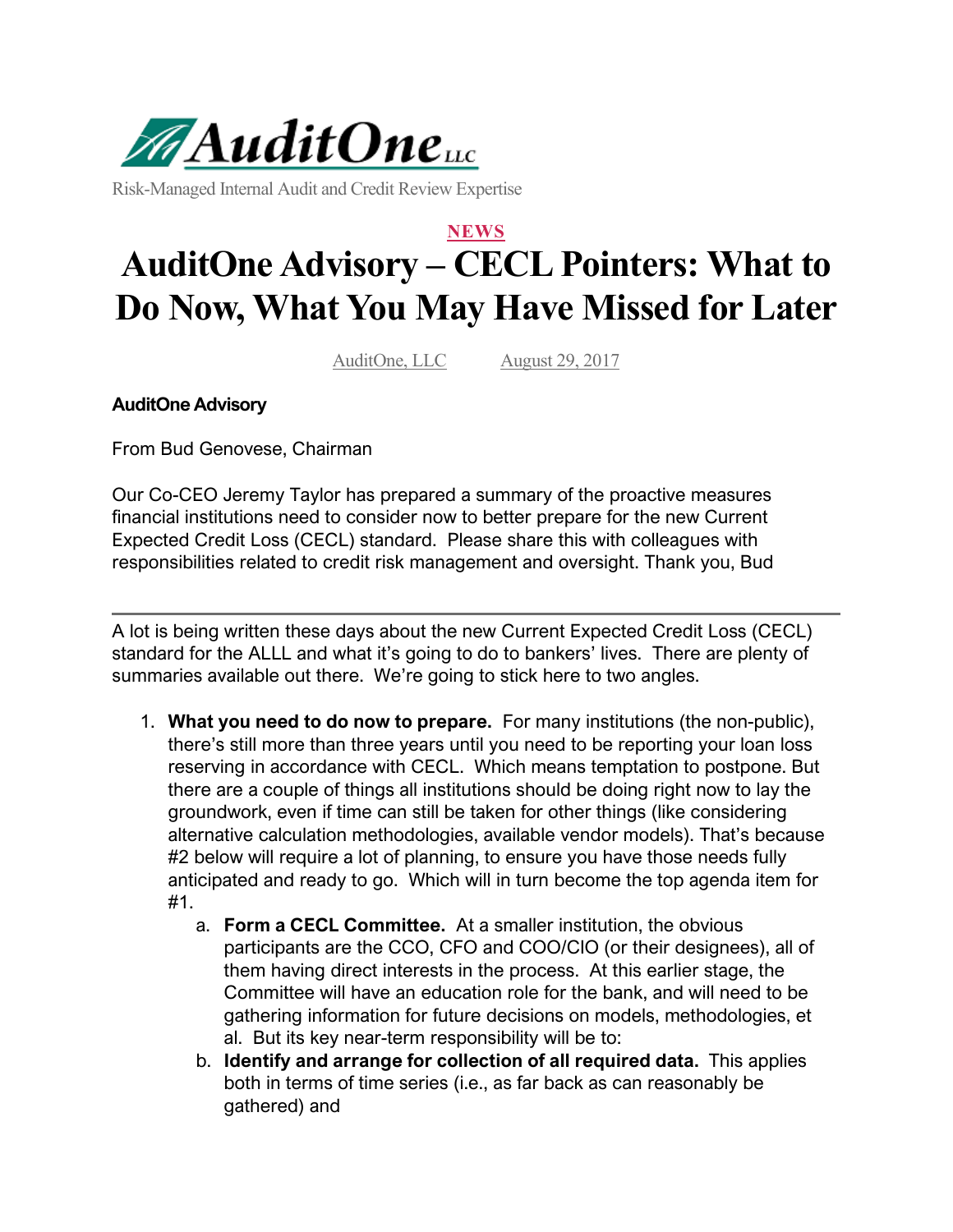cross-sectionally (i.e., a broader range of data series than currently required). It applies both to internal data (i.e., loss and other performance characteristics for the institution's loan portfolio, down to the borrower and loan level) and external (e.g., macroeconomic conditions in relevant markets, peer bank loan performance metrics). It should be noted that identification of data needs will require at least some sense of how reserve requirements will be calculated (modeled).

- 2. **What may not have registered.** The 2016 guidance on CECL was deliberately vague as to how to go about setting up a CECL-compliant approach. This was appropriate simply because of the vast differences across the US financial system in size, sophistication, data availability, MIS capabilities, in-house expertise/understanding, etc., etc. But there are some key features or characteristics of CECL whose significance and implications may not have fully registered, that we thought might be helpful to highlight.
	- a. **The general vs. specific reserving distinction (i.e., FAS 5 vs. 114) is going away.** That's because the current approach to impairment analysis is in line with the general CECL approach (whatever the loan quality) – i.e., estimating potential loss over remaining life of the loan. So the carve-out of impaired loans, with their own manual of requirements, will no longer be needed.
	- b. **But there will still be pooling.** CECL envisages estimation of potential loss on the basis of pooling assets with similar (risk of loss) characteristics, similar to today's approach. That could apply to impaired assets, such as mortgages or consumer loans with common borrower and structural features and common drivers of credit impairment. But it is likely that larger commercial loans that are adversely graded will continue to be handled and reported individually.
	- c. **CECL will apply not just to loans but also to securities.** But not to a trading portfolio. For HTM securities, you'll need to estimate a lifetime credit loss, just like for loans. For AFS, rather than the current requirement of

(irreversible) OTTI assessment, there will be a valuation adjustment to reflect the difference between fair value and amortized cost. Estimation of lifetime expected loss can be done on a pooled basis for securities with similar risk characteristics.

d. **When you book a new loan or security, you book the expected credit**  loss as an expense right away. It's no longer the incurred loss approach of booking when a loss is deemed probable. Rather, it's an up-front estimation as to how much might be lost actuarially, given the mortality (i.e., default and recovery) characteristics of that type of borrower and loan. On average you're going to lose a little making a given type of loan; recognizing this with a day one loss provision is entirely appropriate. Doing so will help remind us that our credit spread is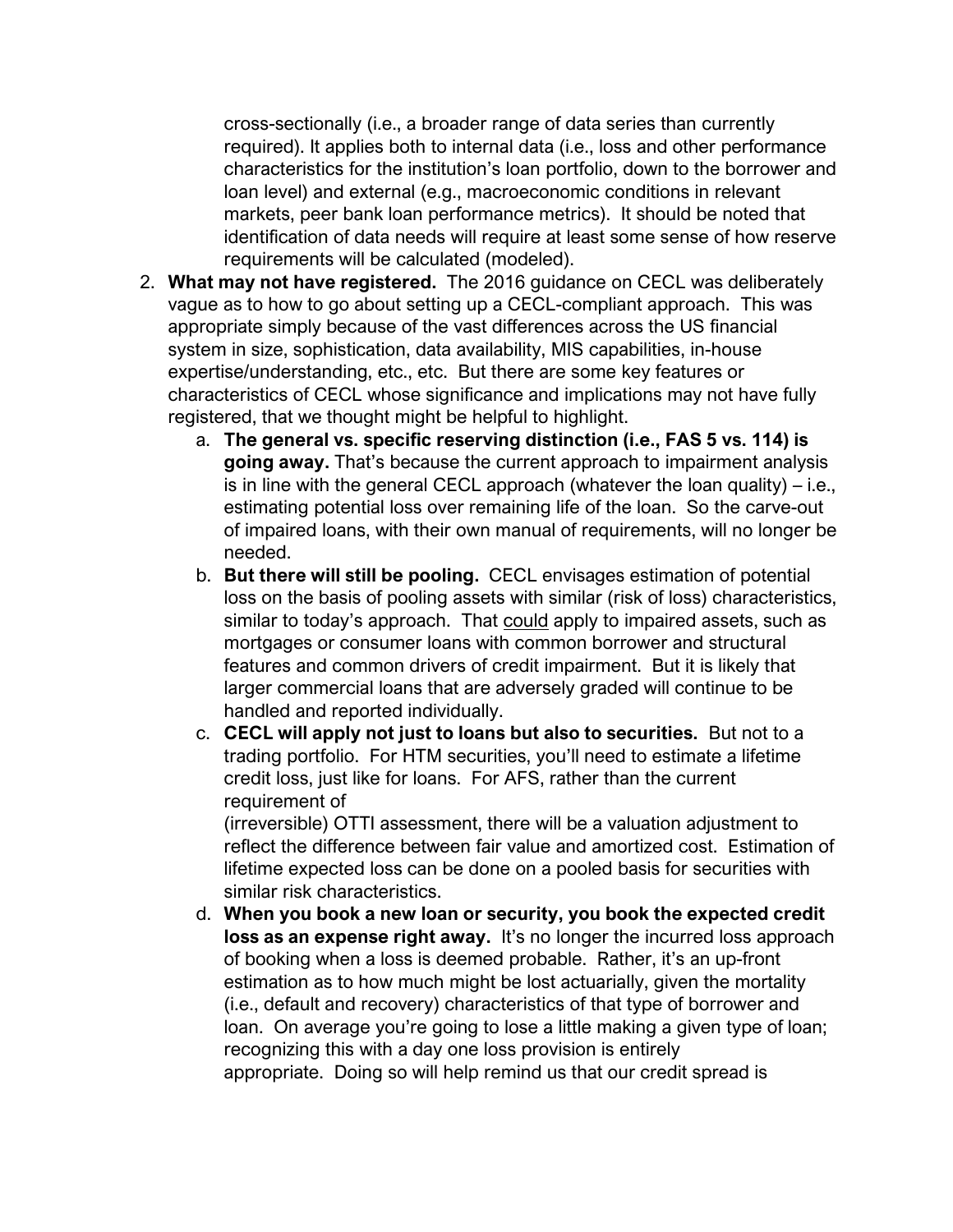intended to cover that expected loss amount (with capital there to protect against outlier ("unexpected") losses).

- e. **CECL's impact on reserve levels may be material – but shouldn't be excessive.** Intuitively, moving from losses already incurred (which in practice is typically calculated based on a one-year loss horizon) to a life of loan should boost the required reserves; it means a longer period over which losses might occur. True, but there are offsetting effects. Most importantly, smaller financial institutions today are typically carrying booked reserves in excess of required (i.e., calculated) levels – and that's after using Q-factors to push up the required levels. The move to CECL will push up required loss reserves, but for many institutions that may still lie below the current actual reserve level.
- f. **Regulators recognize that CECL implementation will vary widely.** For large institutions, splitting probability of default (PD) from loss given default (LGD) will be expected, along with more powerful migration or vintage analysis approaches. Smaller institutions, on the other hand, should be able to build on their current ALLL methodology in order to satisfy regulators – e.g., still starting with historic loss rates, but looking back over a longer time horizon; still adding on Q-factor adjustments, but looking out over a longer (remaining life) horizon. However:
- g. **More institutions will find vendor software worth considering** as much for managing the more onerous data expectations as for increases in complexity of calculations required.

We stand ready to assist, whether in an advisory capacity (through our sister company, Insight Risk Consulting) or for audit/validation of your methodology. Please contact us at [Contact Us.](https://auditonellc.com/contact-us)

## **AuditOne LLC – Company Overview**

AuditOne LLC is a leading provider of risk management services to financial institutions in the Western US and nationally. Our sole focus enables us to deliver effective and efficient internal audit and credit review services. This exclusive focus translates into exceptional benefits to our financial institution clients. We have experience with all regulatory authorities and offer a full selection of audit services comprising BSA/Anti-Money Laundering Program, Automated AML System Validation, Asset/Liability Management (ALM) and IRR Audits, ADA Website Compliance Reviews, IT/Information Security/Cybersecurity, Network Penetration Tests, Credit Review/ALLL, ACH Rules Compliance, Operations, Trust Audits, SOX/FDICIA Testing, and many specialty areas within each of these.